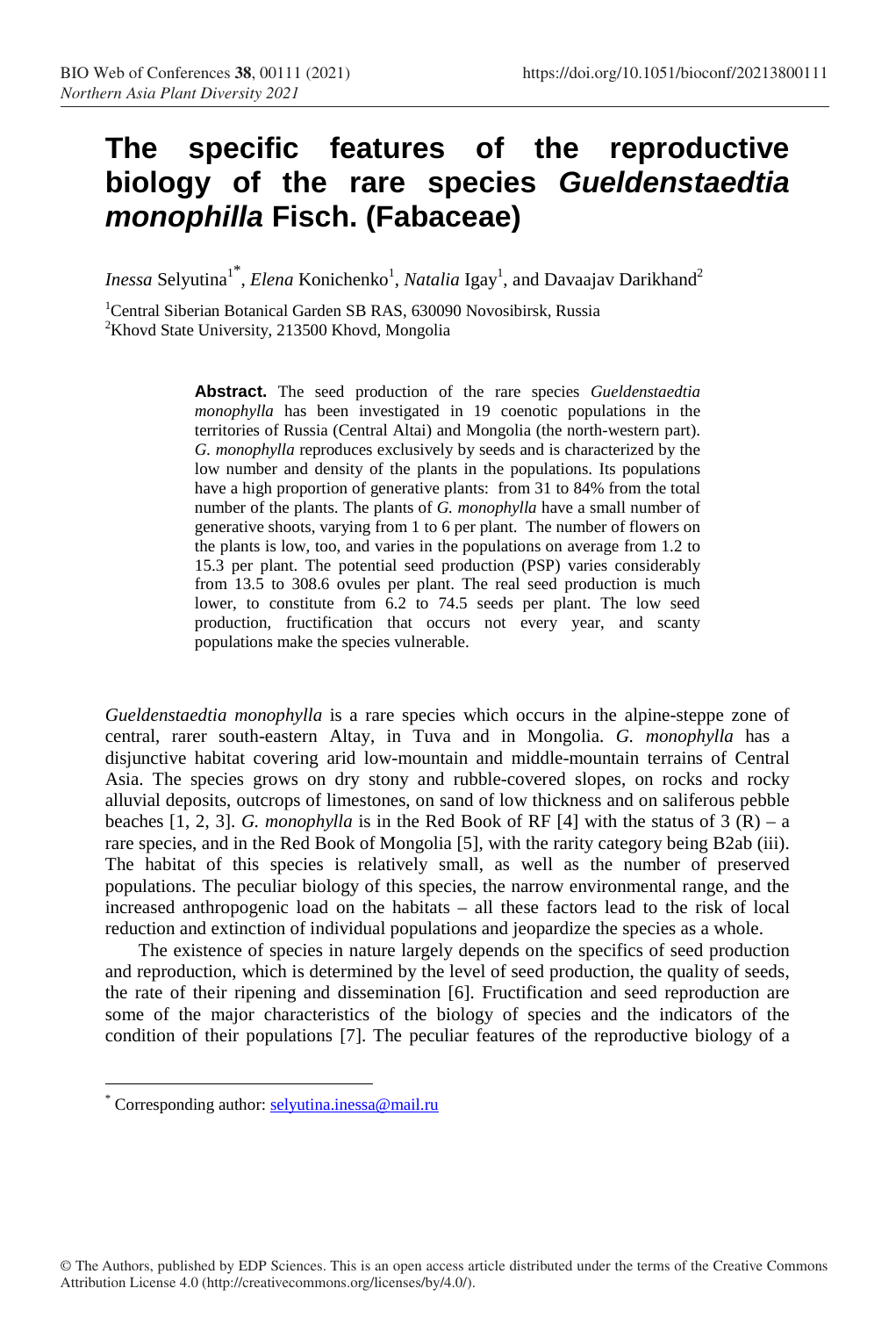species are in the focus of most studies referring to rare species and to revealing their specific characteristics [8, 9].

The purpose of this study was to investigate the seed production of *G. monophylla*.

## **Materials and methods**

19 coenotic populations (CP) of *G. monophylla* have been investigated*.* The studies were conducted during the vegetation seasons of 2005–2016 in the territory of Russia (western Siberia, Central Altay) and north-western Mongolia.

In each population, 25–30 plants of the middle generative age were investigated. The following parameters of seed production were considered: the number of generative shoots per plant, the number of inflorescences, the number of flowers in an inflorescence, the number of beans, and the number of ovules and seeds per bean. To characterize seed production, the following parameters were determined: potential seed production (PSP), real seed production (RSP), and the percentage of semenification (PS), showing the ratio of RSP and PSP [10].

## **Results and discussion**

*Gueldenstaedtia monophilla* is a perennial grassy taproot plant with polycarpic shoots of a rosette type, incapable of vegetative reproduction. Thus, seed preproduction is the only way of reproduction and spread of this species. *G. monophilla* is a cross-pollinating species, it blossoms in May–June, and produces fruits in June-July. The beans are  $2 - 3$  cm long, and have a linear and cylindrical shape.

As a rule, the populations are not numerous  $(50 - 2000$  plants), fragmented and have low density of the plants [11]. In the CPs investigated, the percentage of generative plants was 31–84% from the total number of plants in the population [12]. Fruits do not set every year on generative plants: there are cases when beans do not form on a plant during one year or several years. Breaks in fruit-bearing are related to the unfavorable conditions of the vegetation periods in some years, draughts and recurring frosts. The percentage of generative plants which did not set fruits in the population may reach 100% of the total number of generative plants, thus making a significant contribution in the total seed production. The number of non-fruit-bearing plants varies considerably in different years of study and may constitute from several plants to practically all the generative plants in individual populations. For example, in 2006, the percentage of the plants which did not form fruits varied from 12.5% (CP Bolshoy Yaloman) to 69% (CP Chuy-Oozy), on average for populations, 35.4%. In 2010, the share of plants which did not set fruits in CP Maly Yaloman was 60%, and in CP Malaya Inya, it was 70%.

The plants *G. monophilla* form a small number of generative shoots from 1 to 6 per plant (Table). Plants from CPs growing in Mongolia form a greater number of generative shoots (from  $2.3\pm0.4$  to  $4.2\pm0.2$ ), compared to the plants from CPs from Mountainous Altay (from  $1.0\pm0.15$  to  $2.1\pm0.06$ ).

On the plants, only 2–15 flowers are formed. The number of flowers on the plants varies in populations: in the CPs from Mountainous Altay researched, the number of flowers on a plant was on average from  $1.2\pm0.21$  to  $5.3\pm0.20$ . In the populations from Mongolia, this characteristic is higher and varies from  $6.7\pm0.2$  to  $15.2\pm0.3$  flowers per plant. The percentage of flowers setting fruits varied in the populations on average from 33.5 to 91.1%. In the CPs growing in Mongolia, the share of the set fruits ranged from 33.5 to 70.4%, the average figure for the populations under study being  $47.2 \pm 3.6$ . In CPs investigated in Mountainous Altay, the percentage of set fruits varied from 58.5 to 91.15,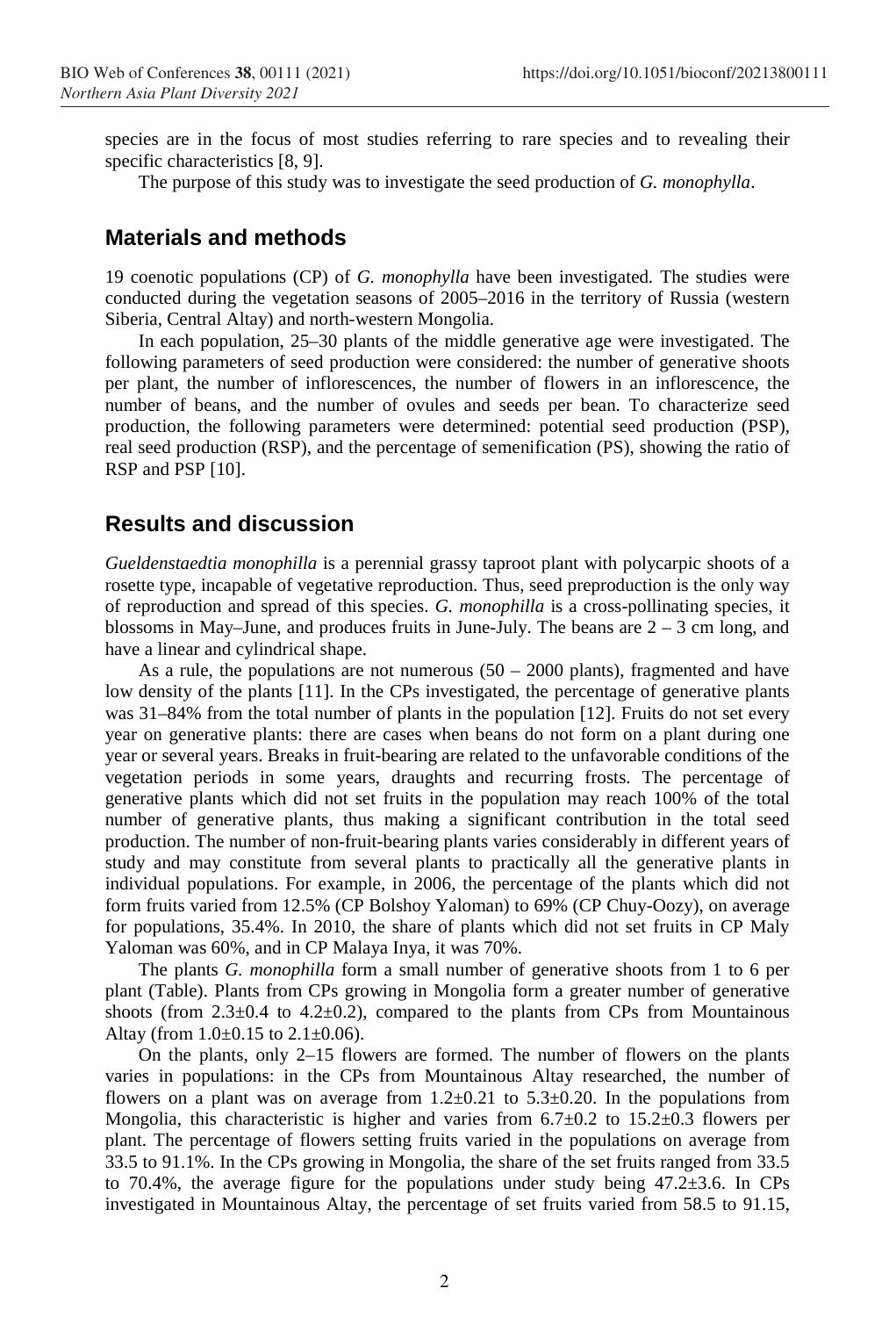on average constituting  $69.0 \pm 1.6$ . The highest rate of fructification was noted in the populations of Chuy-Oozy 4 and Malaya Inya, 91.1 and 80%, respectively (Table).

The seeds of *G. monophilla* have a rounded kidney shape and colored light-beige and greenish-beige; the surface of the seeds is matte and without pubescence. The size of the seeds was on average 2.98±0.03 mm long and 2.62±0.04 mm wide. The mean weight of the seeds differed among the populations more than two times, to constitute from  $0.28\pm0.02$  to  $0.77\pm0.03$  g (100 seeds). Based on this sign, the populations under study may be conditionally divided into the following groups: populations in which the plants have seeds having low, medium and high weight. All the populations except one were found to belong to two groups, with seeds of high and low weight. Eight CPs (47.4%) out of 19 had low weight of the seeds, varying from 0.28 to 0.43 g, the lowest average seed weight was recorded in CP Inegen 2 (0.28 g) and Malaya Inya (0.30 g). The high weight of the seeds from 0.61 to 0.77 g was found in 10 CPs (52.6%), with the highest seed weight recorded in CPs Bolshoy Yaloman and Saldzhar – 0.77 g. And only one CP, Nizhny Inegen, may be referred to the middle group with the middle weight of the seeds, 0.54 g.

| Population        | The year<br>of the<br>study | $NGSH^*$       | <b>NBIN</b>    | <b>NOB</b>      | <b>NSB</b>      | <b>PSP</b> | <b>RSP</b> | PS, % |
|-------------------|-----------------------------|----------------|----------------|-----------------|-----------------|------------|------------|-------|
| Chuy-Oozy 1       | 2008                        | $1.1 \pm 0.05$ | $1.3 \pm 0.16$ | $12.5 \pm 0.63$ | $6.1 \pm 0.56$  | 27.0       | 8.3        | 30.7  |
| Chuy-Oozy 2       | 2010                        | $2.1 \pm 0.06$ | $1.0+0.05$     | $10.3 \pm 0.75$ | $5.7 \pm 0.95$  | 37.6       | 12.2       | 32.4  |
| Chuy-Oozy 3       | 2010                        | $1.2 \pm 0.14$ | $1.6 \pm 0.14$ | $17.6 \pm 0.90$ | $11.3 \pm 0.83$ | 52.4       | 23.0       | 43.9  |
| Chuy-Oozy 4       | 2010                        | $1.0+0.15$     | $1.4 \pm 0.20$ | $14.4 \pm 1.16$ | $8.0+0.95$      | 21.7       | 11.4       | 52.6  |
| Chuy-Oozy 5       | 2010                        | $1.0+0.18$     | $1.0+0.16$     | $10.5 \pm 0.52$ | $5.5 \pm 0.85$  | 15.7       | 5.5        | 34.4  |
| Chuy-Oozy 6       | 2010                        | $1.3 \pm 0.27$ | $1.3 \pm 0.16$ | $13.2 \pm 0.87$ | $8.3 \pm 0.86$  | 38.8       | 14.24      | 36.7  |
| Inegen            | 2010                        | $1.4 \pm 0.11$ | $1.3 \pm 0.12$ | $14.1 \pm 0.68$ | $8.7 \pm 0.81$  | 39.1       | 16.2       | 41.5  |
| N. Inegen         | 2010                        | $1.0 \pm 0.12$ | $1.1 \pm 0.14$ | $18.4 \pm 1.12$ | $11.5 \pm 1.18$ | 34.1       | 13.1       | 38.4  |
| M. Yaloman        | 2010                        | $1.0+0.16$     | $1.0+0.18$     | $22.7 \pm 1.13$ | $10.0 \pm 0.93$ | 45.3       | 10.0       | 22.1  |
| B. Ilgumen        | 2010                        | $1.0 \pm 0.17$ | $1.0+0.13$     | $9.0 \pm 0.98$  | $6.2 \pm 1.10$  | 13.5       | 6.2        | 46.3  |
| B. Yaloman        | 2010                        | $1.9 + 0.26$   | $1.7 \pm 0.15$ | $10.6 \pm 0.48$ | $4.8 \pm 0.34$  | 49.9       | 16.3       | 32.6  |
| B.Yaloman 2       | 2010                        | $1.2 \pm 0.15$ | $1.5 \pm 0.27$ | $13.0 \pm 1.14$ | $7.6 \pm 1.17$  | 33.3       | 14.0       | 42.0  |
| Inya              | 2010                        | $1.4 \pm 0.18$ | $1.8 \pm 0.17$ | $13.7 \pm 1.01$ | $7.7 \pm 0.90$  | 47.3       | 20.3       | 42.8  |
| M. Inya           | 2010                        | $1.0 \pm 0.07$ | $1.0+0.12$     | $15.2 \pm 1.10$ | $11.0 \pm 1.18$ | 19.1       | 11.0       | 57.7  |
| Saldzhar          | 2006                        | $1.4 \pm 0.12$ | $2.2 \pm 0.21$ | $14.8 \pm 0.46$ | $8.7 \pm 0.41$  | 45.8       | 26.8       | 58.6  |
| Hovd 1            | 2015                        | $4.2 \pm 0.20$ | $1.3 \pm 0.21$ | $13.9 \pm 1.50$ | $7.2 \pm 0.72$  | 216.6      | 37.4       | 17.3  |
| Hovd <sub>2</sub> | 2015                        | $4.2 \pm 0.32$ | $1.3 \pm 0.30$ | $19.1 \pm 0.79$ | $13.2 \pm 1.00$ | 308.6      | 74.5       | 24.2  |
| Hovd <sub>3</sub> | 2015                        | $2.4 \pm 0.21$ | $2.0+0.62$     | $16.9 \pm 1.40$ | $12.0 \pm 1.12$ | 116.5      | 58.1       | 50.0  |
| Hovd 4            | 2015                        | $2.3 \pm 0.43$ | $1.8 \pm 0.30$ | $16.8 \pm 2.10$ | $8.6 \pm 1.30$  | 140.9      | 36.1       | 36.1  |

**Table.** Certain parameters of seed production of *Gueldenstaedtia monophilla* 

\* – NGSH – number of generative shoots; NBIN – number of beans per inflorescence; NOB – number of ovules per bean; NSB – number of seeds per bean; PSP – number of ovules per plant; RSP – number of seeds per plant; PS – percentage of semenification

In the investigated coenopopulations of *G. monophilla,* significant variation in the parameters of seed production has been revealed. Potential seed production (PSP) far exceeds the real seed production. Essential variations in PSP have been revealed not only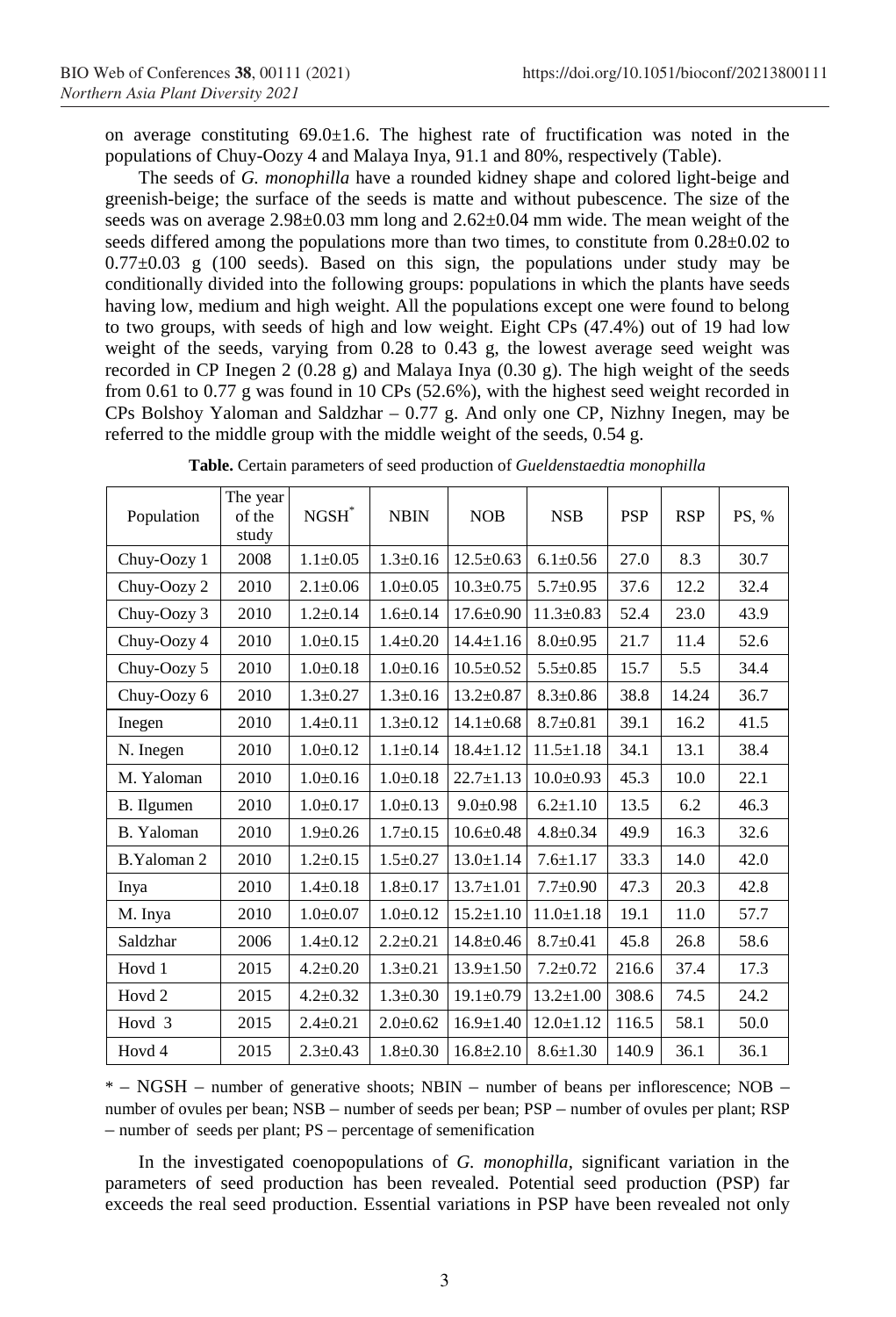among the populations but also in different years of the study (Fig. 1). In CP Chuy-Oozy, PSP varied from 17.6 to 40.9 in different years of observations. Maximum PSP was observed in the populations from Mongolia: 116.5 – 308.6, on average being 195.6. In the populations of Mountainous Altay, PSP was found to be much lower, to constitute from 13.5 (CP Bolshoy Ilgumen 2010) to 87.8 (CP Inegen 2006), being on average 39.3.

The real seed production (RSP) varied from 6.2 to 74.5%. The lowest RSP, 5.5 and 6.2%, was found in CP Chuy-Oozy 5 (2010) and Bolshoy Ilgumen (2010). This is related to the small number of generative shoots on a plant, totaling on average 1.0, and to the small number of ovules developing into seeds. The highest RSP was recorded in CPs from Mongolia Hovd 2 and Hovd  $3 - 74.5$  and 58.1, respectively. Among the CPs growing in Mountainous Altay, the highest RSP was recorded in CP Inegen – 48.7% (2005), 41.9% (2006) and in Chui-Oozy 2 – 32.3 (2010).





Generally in legumes, a gap is characteristic between potential and real seed production. The following factors may be indicated among the causes of the low RSP: unfavorable weather conditions in the period of blossoming, restraining the flight of pollinating insects and the damage inflicted to the fruits and seeds by pests [.

The percentage of semenification, showing the ratio of RSP to PSP, is one of the parameters of success of seed reproduction in the given conditions of habitat. The percentage of semenification in the populations investigated varied in the range from 17.3 to 61.4%. The populations from Mongolia differ by the higher percentage of